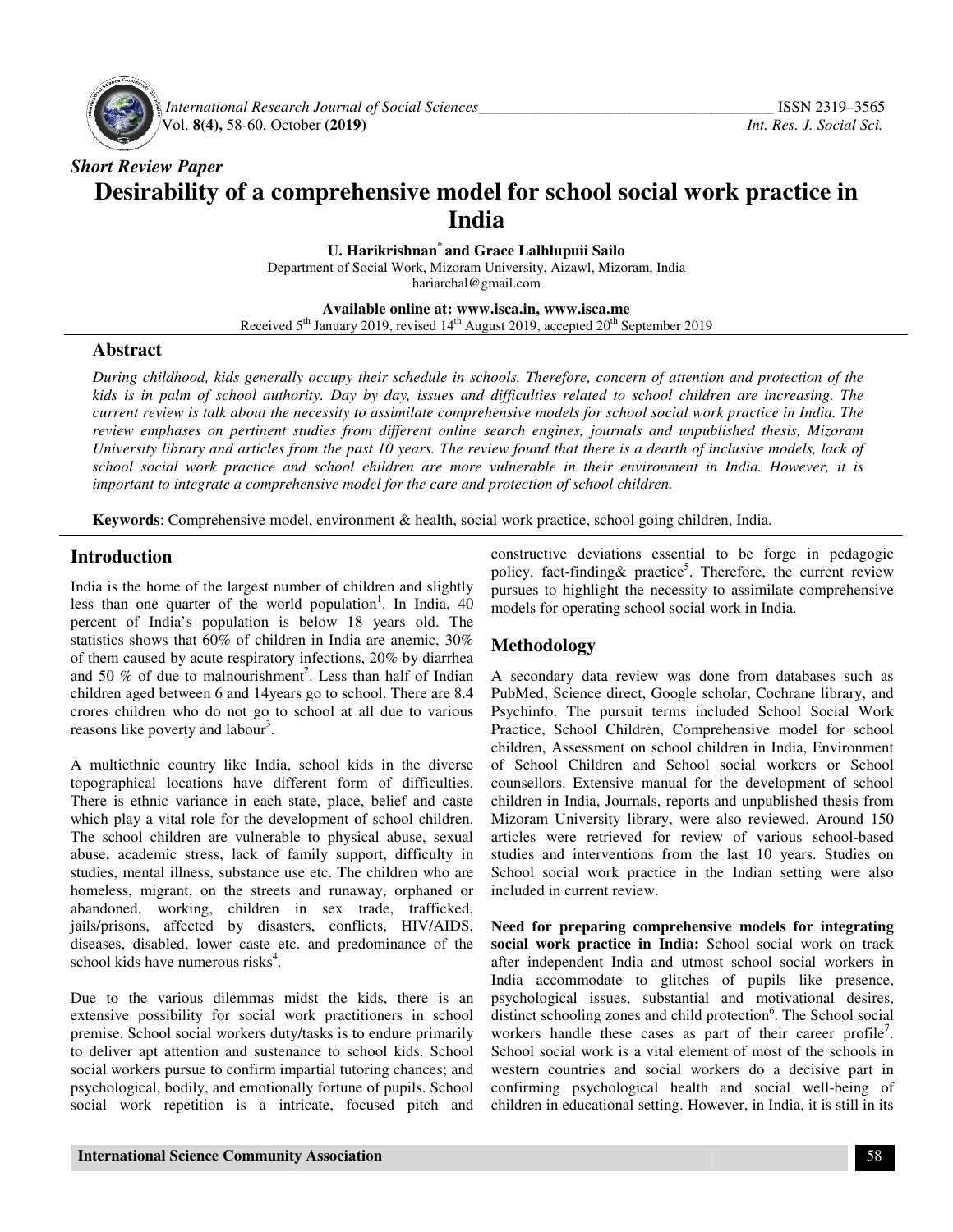emerging phase. School social work has received scanty research attention in the Indian setting.

There were limited studies which were fixated on the opportunity and tasks of school social work<sup>6,8,9</sup>. Most of the studies intensive on incidence of bodily and psychological health of school kids, collation with the topographical zones, gender and informative proportion of pupils. Immensely fewer interventional studies, plan application and valuations completed amid the school going adolescents remain endowed.

The elevation of school mental health programmes in India stands progressively cumulative and models has advanced by numerous agencies such as NIMHANS was established models intended for preferment of mental health and well-being of adolescents in schools<sup>10</sup>. Others like Life skills education work book for children in difficult circumstances $11$  and Student Enrichment Programme work book for adolescents<sup>12</sup>are some of the other models. The models, manuals and workbook only point out the specific aspects like mental health, parental level, exam preparation and health for the school children. There are no comprehensive models for including other aspects related to children in India.

But in western scenario, we find specific interventional models for school going children in all aspects. A new model for school discipline<sup>13</sup>, training resource for teachers, care and social workers<sup>14</sup> are some of the models in the western context. Four primary models for the school social work services given by Rocher are clinical model which emphasizes on students and their relatives in bond to the social and emotional aspects, social interaction model interface between the students, school and community; ecological model in which school, community and the sets of children become targets for variation and community-school model where consideration is pinched to the effect of public and environment in schools and its students<sup>15</sup>.

The character of school social worker is to measure bio-psychosocial features, intervention with kids and family members, home/school/community linkage, advocacy, multidisciplinary team work, case supervision, outside agency connection, alliance, parent edification, discussion, anticipation, organization, appointments, assistance, backing student's education's etc. Thus, there is a need to develop a comprehensive model based on the aforementioned roles of school social worker.

There is a numeral of studies illustrated the strength of tasks confronted by pupils at distinct degree, school and home environment. India is fronting a portion of teenager connected problems and currently no everlasting social worker counsellor/ psychologist in popular schools in India. The school social worker counsellor are part of the multidisciplinary team and to necessitates consistent monitoring and valuation. Nomination of everlasting school social worker/counsellor in schools is

mandatory for cracking the difficulties of school going adolescents.

Apart from the bio-psychosocial model, cultural aspects, health, government schemes and programmes, collaborative programmes, issues faced by school authority, the involvement of parents and teachers, awareness of policies, promotion of yoga, school safety plan, skill development programmes and spirituality should be included the inclusive model for practicing school social work in India.

# **Conclusion**

School social work practice in India has yet to progress in the areas of education, policy, evidence-based research and also allocate the role of school social worker. There is a necessity to integrate physical and psychological health, home and school environment, specific complications and a collaborative work among the school social worker/counsellor, psychologist, teachers, school administrators, parents, speech therapist etc. There is a need to prepare a national guideline for the school social workers or counsellors for promoting well-being of school children in India. The guidelines should be based on the geographical conditions or cultural aspects of the students. A course or specialization of school social work practice in social work curriculum has to be implemented.

# **References**

- **1.** Mukherjee R. and Chaturvedi S. (2017). Study of the dietary habits of school children in Pune city, Maharashtra, India. *Int J Community Med Public Health*, 4(1), 593-597. Retrieved from https://www.re searchgate.net/ publication/312930829 A study of the dietary habits of \_school\_children\_in\_Pune\_city\_Maharashtra\_India
- **2.** Smile-foundation (2017). Smile Foundation NGO. Retrieved fromhttps://www.smilefoundationindia.o rg/contactus.html
- **3.** Census (2011). Census of India: Census in School. Retrieved from http://censusindia.gov.in/2011 common/census\_inschool.html
- **4.** Harikrishnan U., Kavitha P., Sekar K. and Marykutty E. (2018). Assessment of knowledge on psychosocial care children in difficult circumstances; TOT workshop for community level volunteers. *Research Journal of Recent Sciences*, 7(8), 30-34. Retrieved from http:// www.isca.in/rjrs/ archive/v7/i8/5.ISCA-RJRS-2018-040.pdf
- **5.** NASW. (2012). NASW Standards for School Social Work Service. USA. Retrieved from https:// www.socialworkers.org/ LinkClick.aspx?fileticket=1Ze4-9- Os7E%3D&portalid=0
- **6.** Dash G. and Mohan A. (2015). Scope and challenges of social work in Schools: Perspectives of teachers and social organizations. *International Journal of Applied Research*,